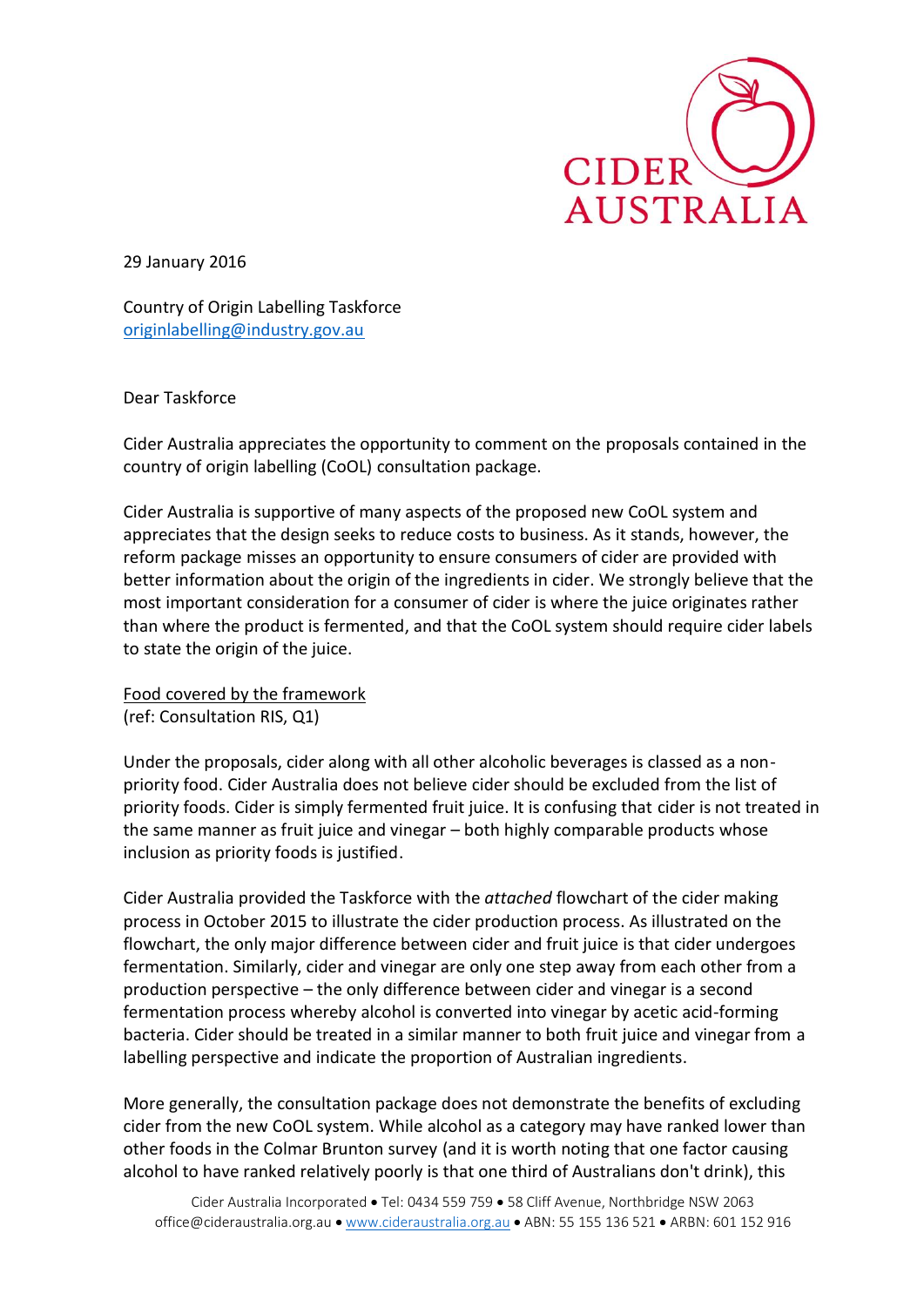does not mean that the costs of mandating the new labels on cider would outweigh the benefits. Given a reasonable transition period, any labelling and compliance costs associated with new CoOL obligations is likely to be manageable. Cider Australia would be pleased to forward the Taskforce information on indicative labelling costs and timeframes for typical small to medium cider producers.

With further regards to compliance costs, Cider Australia understands that some beer companies have expressed an interest in voluntarily using the new label on exported product. The consultation package is clear that anyone that voluntarily uses the label must still comply with all the rules. This suggests that the costs of complying with the rules are not excessive.

Wine drinkers greatly value knowing where the fruit in their wine originates. For this reason, grape wine has its own standalone legislation setting out origin rules for labelling. Despite being a fermented juice product, like wine, cider relies on the generic country of origin labelling rules. It is important these rules provide an effective framework for cider, even if the same rules are not mandated for other alcoholic beverages (for example, wine, as adequate consumer protections exist through other legislation). Cider Australia suggests a more detailed analysis to determine if there is a net public benefit in including cider as a priority food.

## Definition of substantial transformation

(ref: Item 3 – Draft Information Standard, Part 1, Section 8 and Item 4 (AMAG Certification))

As a non-priority food, the information on a cider label will depend on whether cider is deemed to be a substantially transformed food. Cider and fermented foods generally do not appear in the lists of changes and processes considered a substantial transformation (Attachment A to consultation package item 6). For industry certainty and clarity, whether cider falls in or out of this definition should be clearly specified in regulation (or at a minimum in explanatory documentation).

The Taskforce has advised Cider Australia (by email dated 19 January 2016) that *'turning imported apple juice into alcoholic cider through a process of fermentation is likely to be considered to be substantial transformation'*. If this is the case, cider labels will need to state where the product was fermented (i.e. Made in ….) and need not say anything about the origin of the ingredients. This interpretation is of major concern to Cider Australia:

- we believe the origin of the juice is of primary relevance to consumers and not the country of fermentation.
- as noted already, this would mean that consumers of fruit juice products and vinegar could look at the label and tell if the juice originated in Australia, but not consumers of cider. This inconsistency may not concern producers of other fermented food products where they are defined as priority foods and separately required to indicate the proportion of Australian ingredients.
- it is inconsistent with the approach of the Australian Made Campaign in defining which foods can use the 'Made in Australia' kangaroo logo. The Campaign's *Code of Practice* has a detailed list of the processes that are not considered to be a substantial transformation and cannot claim to be 'Made in Australia'. This list includes packaging or